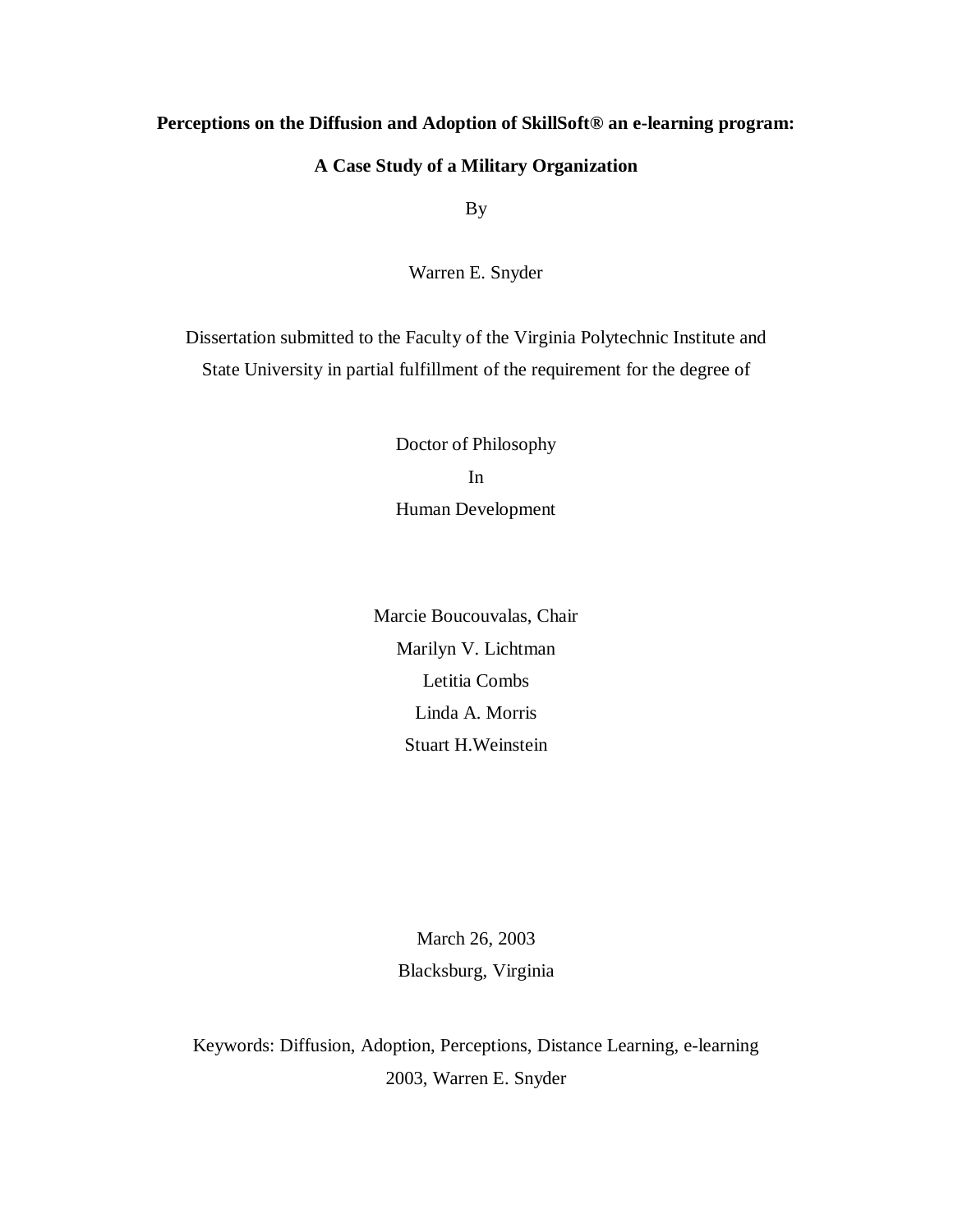# **Perceptions on Diffusion and Adoption of SkillSoft® an e-learning program: A Case Study of a Military Organization**

Warren E. Snyder

#### **Abstract**

The purpose of this qualitative case study was to better understand how the diffusion (spread) and adoption (acceptance) of SkillSoft® (an e-learning product) occurred among employees of one military organization and to distill individual perceptions regarding influences that affected the process. This case study focused on the process and its challenges. Relating personal perceptions of the process and how various categories of influences (personal, organizational, technological, mandated policy, change) may have affected the process in a military organization provides a unique account that has been lacking in the literature.

 The results of this case study resonate with earlier research by Rogers (1983), Weinstein (1981), Sherry (1997), and Schein (1985), which found that influences (personal, organizational and technological) can have a dynamic effect on the diffusion and adoption of an innovation such as SkillSoft®. The study findings revealed that interviewees preferred job related e-learning experiences which support prior research by Bonk and Wisher (2000), and research by Thomerson and Smith (1996) who found that change in the way training is delivered can have an effect on the individual's willingness to adopt an e-learning program like SkillSoft®. The study augments previous findings by Berge, (1997) indicating that culture can be a barrier to the implementation of on-line learning.

The findings illuminated that awareness of the organization's environment (culture, mission, organization structure, decision-making process, communications channels, skills of employees), users' requirements, as well as the product's (SkillSoft®) fit with individual learning styles, are key elements to be considered when implementing an e-learning product in a military setting.

#### *Post Script*

With the acquisition of SMARTFORCE®, SkillSoft® Corporation was able to diversify its e-learning training opportunities (course library) to better meet the learning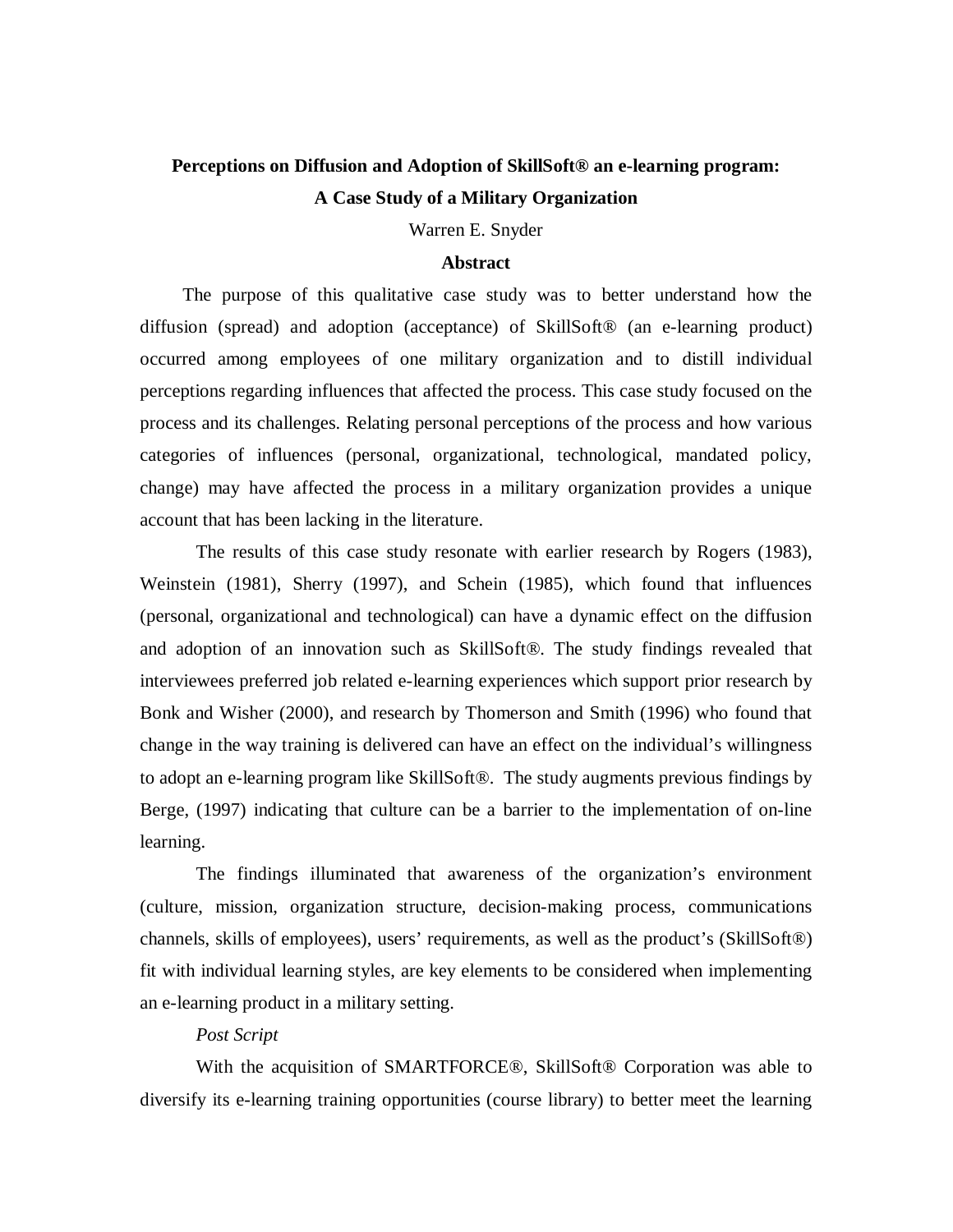requirements of military personnel since the initiation of this case study. Currently the 2003 SkillSoft® SMARTFORCE® library of courses is available free of charge on-line and is enhancing the knowledge and skills of active duty, reserve military personnel and Department of Defense government civilians.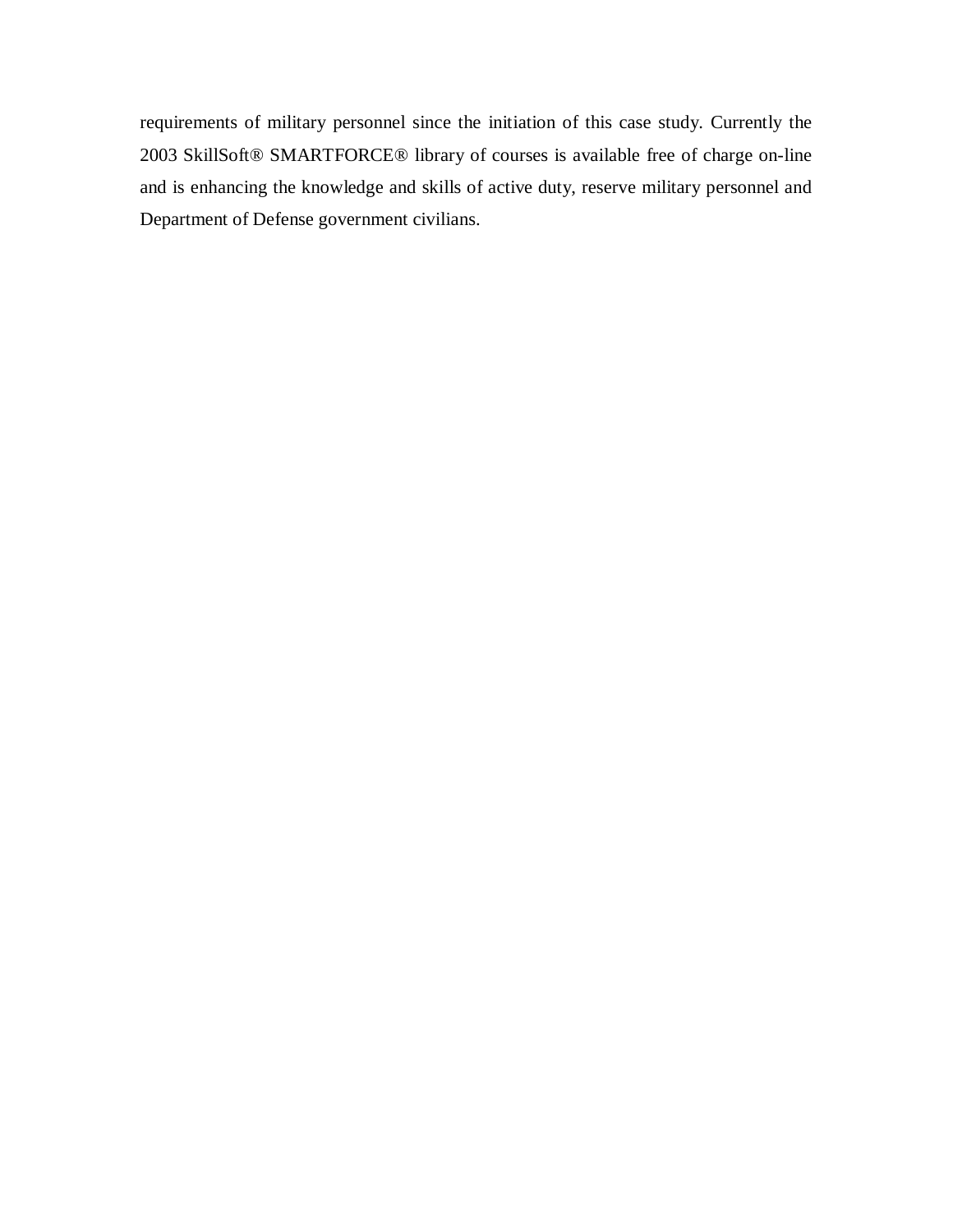### **Dedication**

This study is dedicated to my wife, Karen Schneider, who encouraged me to pursue my dream of completing this degree. Without her constant love, support, patience, and understanding, this study would not have been possible.

This study is also dedicated to my parents, Edward R. and Catherine M. Snyder, who always believed in me and taught me to strive for my goals.

I dedicate this study to my family whose love is an essential part of my life.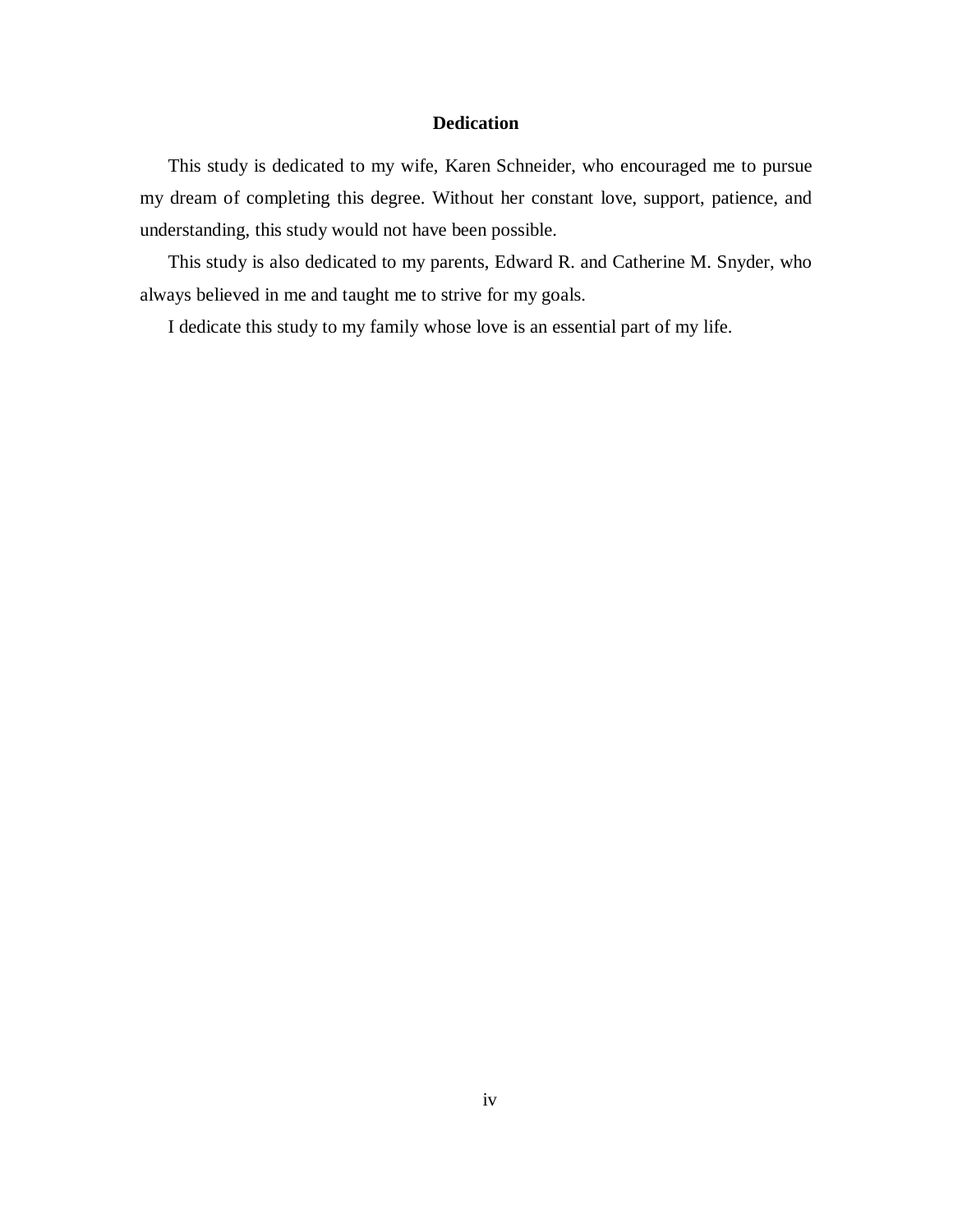#### **Author's Acknowledgements**

Dr. Boucouvalas, my dissertation chairperson, whose constant encouragement, invaluable insight, analysis and wisdom, made this study possible.

Dr. Lichtman, my research professor, who believed in my skills as a researcher and inspired me to explore this study using qualitative methods.

Stuart H.Weinstein, my technical advisor, whose advice guided me down the path of understanding diffusion and adoption theory.

My committee members, Letitia Combs, Harold Stubblefield, and Linda A. Morris, whose expertise provided valuable contributions to my professional development.

Michele Eldredge at the Northern Virginia campus of Virginia Polytechnic Institute, Department of Adult Learning and Human Resources, whose attention to detail and interest in my success kept me on track through the entire process.

Debra Parker, Public Affairs Officer, who made this study possible by championing the approval for this research within the military organization under study.

Lastly, I acknowledge my family, Karen, Holly, Dawn, Christopher, Jennifer and Amanda whose love, support and patience were never-ending.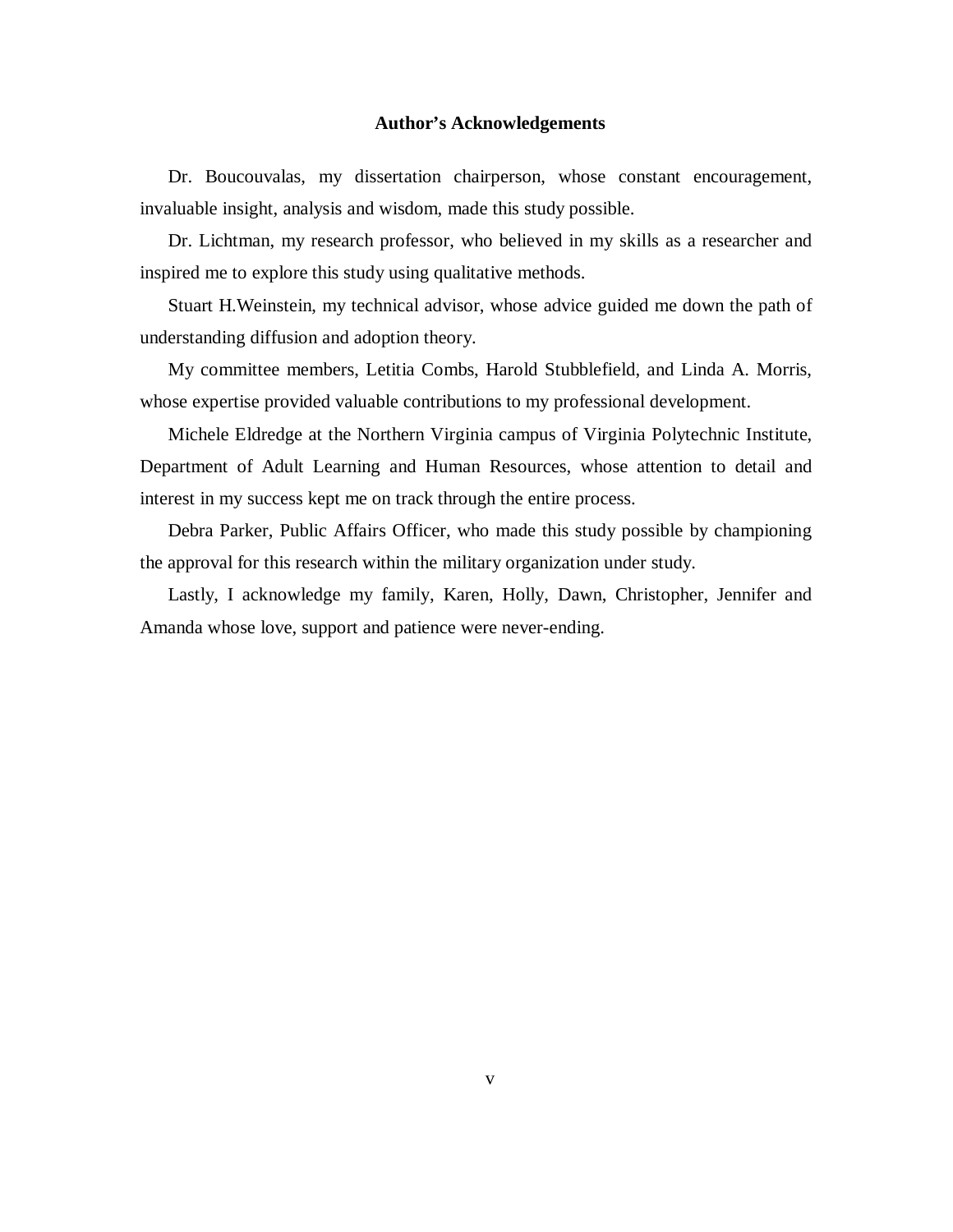## **TABLE OF CONTENTS**

| <b>Cover Sheet</b>                                                  | $\mathbf{i}$            |
|---------------------------------------------------------------------|-------------------------|
| Abstract                                                            | $\overline{\mathbf{u}}$ |
| Dedications                                                         |                         |
| Acknowledgements                                                    |                         |
| Table of Contents                                                   | Vİ.                     |
| Chapter I Introduction and Background                               |                         |
| <b>Chapter Overview</b>                                             | 1                       |
| Background to the Study                                             | 1                       |
| <b>Statement of the Problem</b>                                     | 6                       |
| Purpose of the Study                                                | 6                       |
| Significance of Study                                               | 6                       |
| <b>Research Questions</b>                                           | 7                       |
| Conceptual Framework                                                | 7                       |
| Assumptions                                                         | 8                       |
| <b>Definition of Terms</b>                                          | 8                       |
| <b>Limitations of Study</b>                                         | 9                       |
| Organization of the Study                                           | 10                      |
| <b>Chapter II Literature Review</b>                                 |                         |
| <b>Chapter Overview</b>                                             | 11                      |
| Introduction                                                        | 11                      |
| Review of Literature Related to this Study                          | 11                      |
| Literature Related to Diffusion and Adoption                        | 11                      |
| Literature Related to the Influences Affecting Diffusion & Adoption | 13                      |
| <b>Individual Influences</b>                                        | 13                      |
| Organizational Influences                                           | 14                      |
| <b>Technological Influences</b>                                     | 16                      |
| Summary of Diffusion and Adoption Influences                        | 17                      |
| Theories of Adoption                                                | 17                      |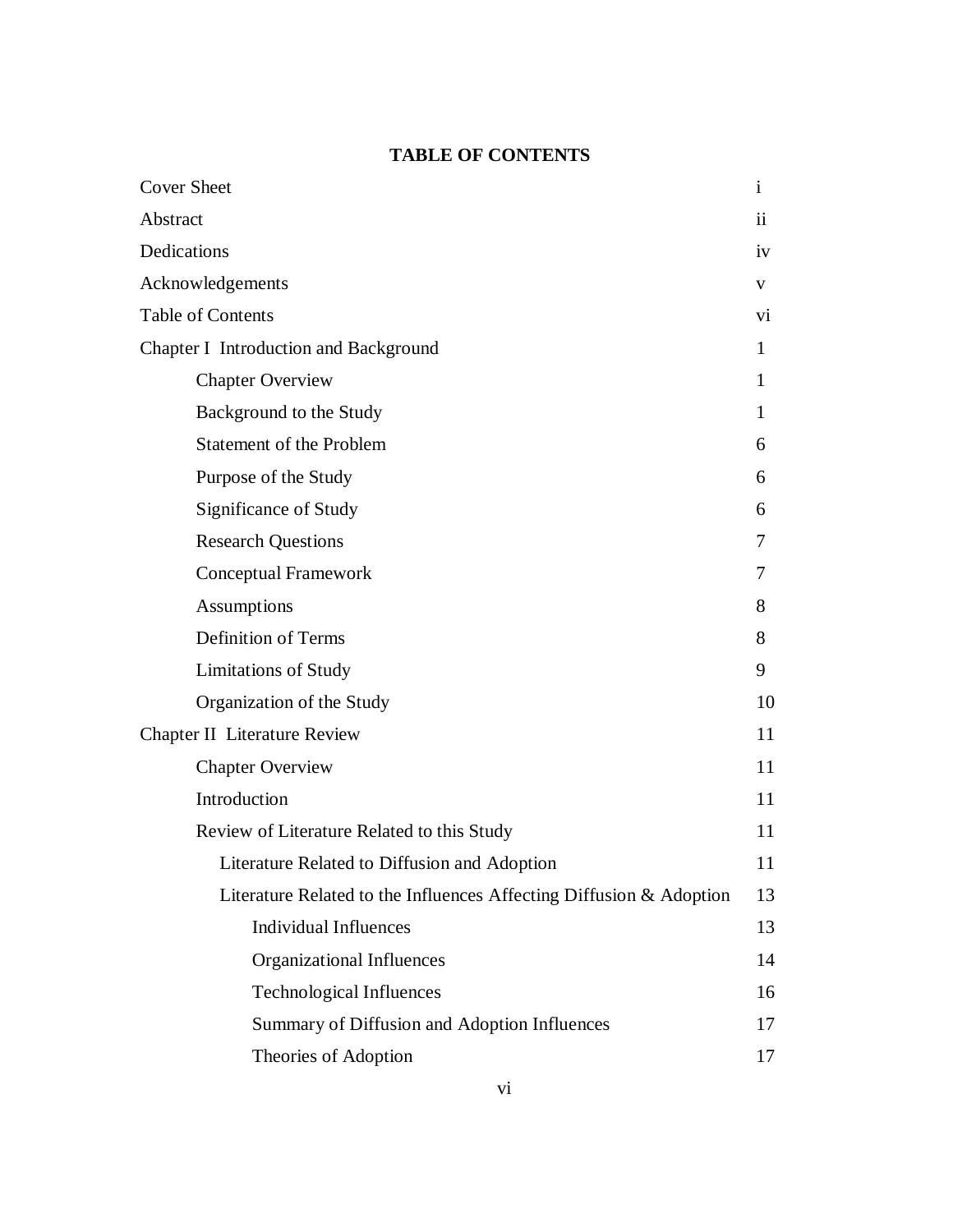| Literature Related to Diffusion, Adoption of Distance Learning | 18 |
|----------------------------------------------------------------|----|
| Additional Research Related to this Study                      | 19 |
| e-learning and Distance Learning                               | 19 |
| Distance Learning in the Military                              | 20 |
| Learning Styles                                                | 22 |
| Lifelong Learning                                              | 22 |
| Change                                                         | 23 |
| Learning, Learning Styles and Models                           | 25 |
| Summary                                                        | 25 |
| Gaps in the Research                                           | 26 |
| Where this Study fits into the Research                        | 26 |
| Chapter III                                                    | 28 |
| <b>Chapter Overview</b>                                        | 28 |
| Introduction                                                   | 28 |
| <b>Research Questions</b>                                      | 28 |
| <b>Study Design</b>                                            | 28 |
| The Case Study Approach                                        | 29 |
| <b>Case Study Description</b>                                  | 29 |
| Selection of Military Organization                             | 29 |
| <b>Selection Criteria of Study Participants</b>                | 30 |
| <b>Subject Selection</b>                                       | 30 |
| <b>Methods and Procedures</b>                                  | 31 |
| <b>Qualitative Research Approach</b>                           | 31 |
| Interviews                                                     | 31 |
| Researcher's Data Collection Tool                              | 32 |
| <b>Research Journal</b>                                        | 32 |
| <b>Agency Records</b>                                          | 33 |
| Conducting the Interviews                                      | 34 |
| Challenges to the Original Research Plan                       | 34 |
| Mix of Study Participants                                      | 34 |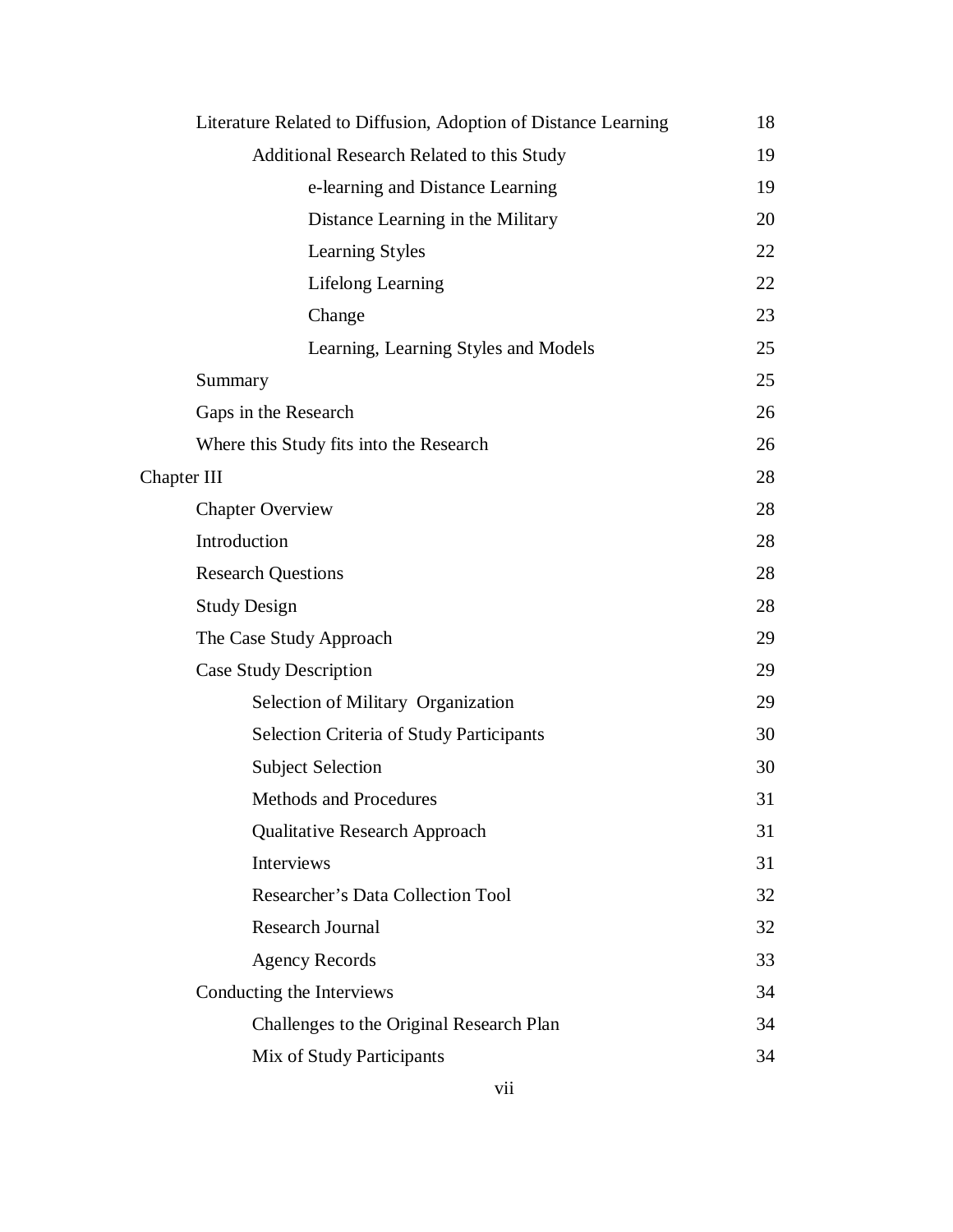| Data Analysis and Interpretation                                   | 35 |
|--------------------------------------------------------------------|----|
| Data Analysis and Interpretation Approach                          | 35 |
| Coding                                                             | 35 |
| <b>Interpretation of Reality</b>                                   | 37 |
| Researcher's Role                                                  | 37 |
| Validity and Reliability                                           | 37 |
| <b>Researcher's Biases</b>                                         | 38 |
| Chapter IV                                                         | 40 |
| <b>Chapter Overview</b>                                            | 40 |
| Introduction                                                       | 40 |
| Description of the Organization                                    | 40 |
| Selection of SkillSoft®                                            | 43 |
| <b>SkillSoft® Implementation Objectives</b>                        | 44 |
| Audience for SkillSoft®                                            | 45 |
| Awareness of SkillSoft®                                            | 47 |
| Interest and Trial of SkillSoft <sup>®</sup>                       | 48 |
| First Log on Experience                                            | 49 |
| Liked about SkillSoft®                                             | 51 |
| Dislikes with SkillSoft®                                           | 52 |
| Influences of the Diffusion and Adoption of SkillSoft <sup>®</sup> | 53 |
| <b>Mandated Policy</b>                                             | 58 |
| Change                                                             | 60 |
| Comparison of SkillSoft with Classroom Instruction                 | 61 |
| <b>Key Findings</b>                                                | 63 |
| 5. Chapter V                                                       | 65 |
| <b>Chapter Overview</b>                                            | 65 |
| Introduction                                                       | 65 |
| Purpose of Study                                                   |    |
| Review of Research Methodology                                     | 65 |
| 65<br><b>Research Questions</b><br>66                              |    |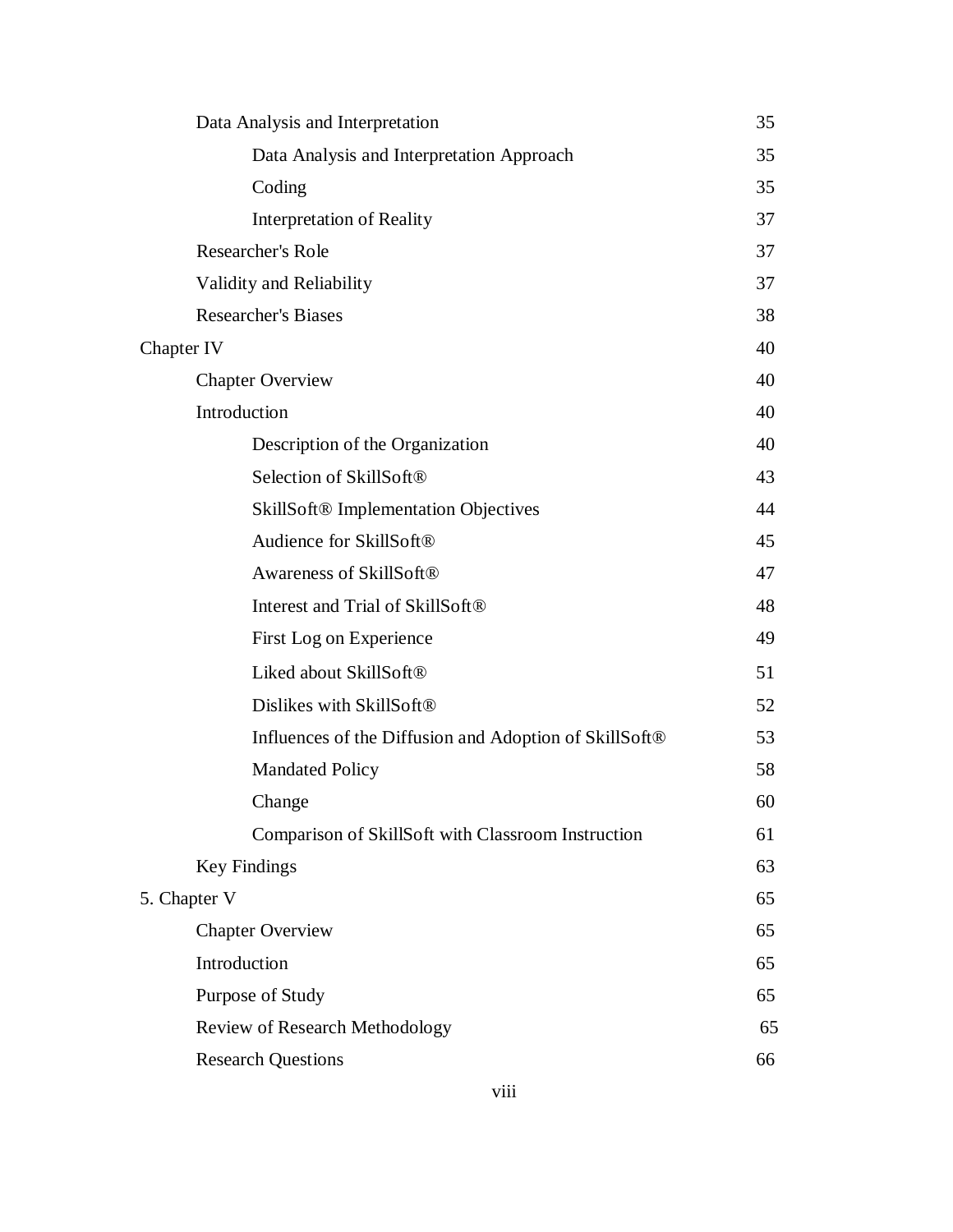| Question #1 |                                                   | 66  |
|-------------|---------------------------------------------------|-----|
|             | How did diffusion occur within this organization? | 66  |
|             | Awareness of SkillSoft®                           | 69  |
|             | Adoption of SkillSoft®                            | 69  |
|             | Question #2                                       | 69  |
| Conclusions |                                                   | 72  |
|             | <b>Contribution to Literature</b>                 | 73  |
|             | <b>Questions for Future Research</b>              | 74  |
| Post Script |                                                   | 75  |
| References  |                                                   | 76  |
| Appendices  |                                                   | 82  |
| Appendix A: | Complete List of SkillSoft® Courses               | 83  |
| Appendix B: | Flyer Used in the SkillSoft® Awareness Campaign   | 92  |
| Appendix C: | Letter of Informed Consent                        | 94  |
| Appendix D: | <b>Original Interview Questions</b>               | 97  |
| Appendix E: | <b>Final Interview Questions</b>                  | 98  |
| Appendix F: | Warren's Data Collection Tool                     | 101 |
| Appendix G: | <b>Calendar of Research Activities</b>            | 102 |
| Appendix H: | <b>Structured Coding Model</b>                    | 103 |
| Appendix I: | <b>Unstructured Coding Model</b>                  | 104 |
| Appendix J: | <b>NVIVO Data Queries</b>                         | 105 |
| <b>VITA</b> |                                                   | 108 |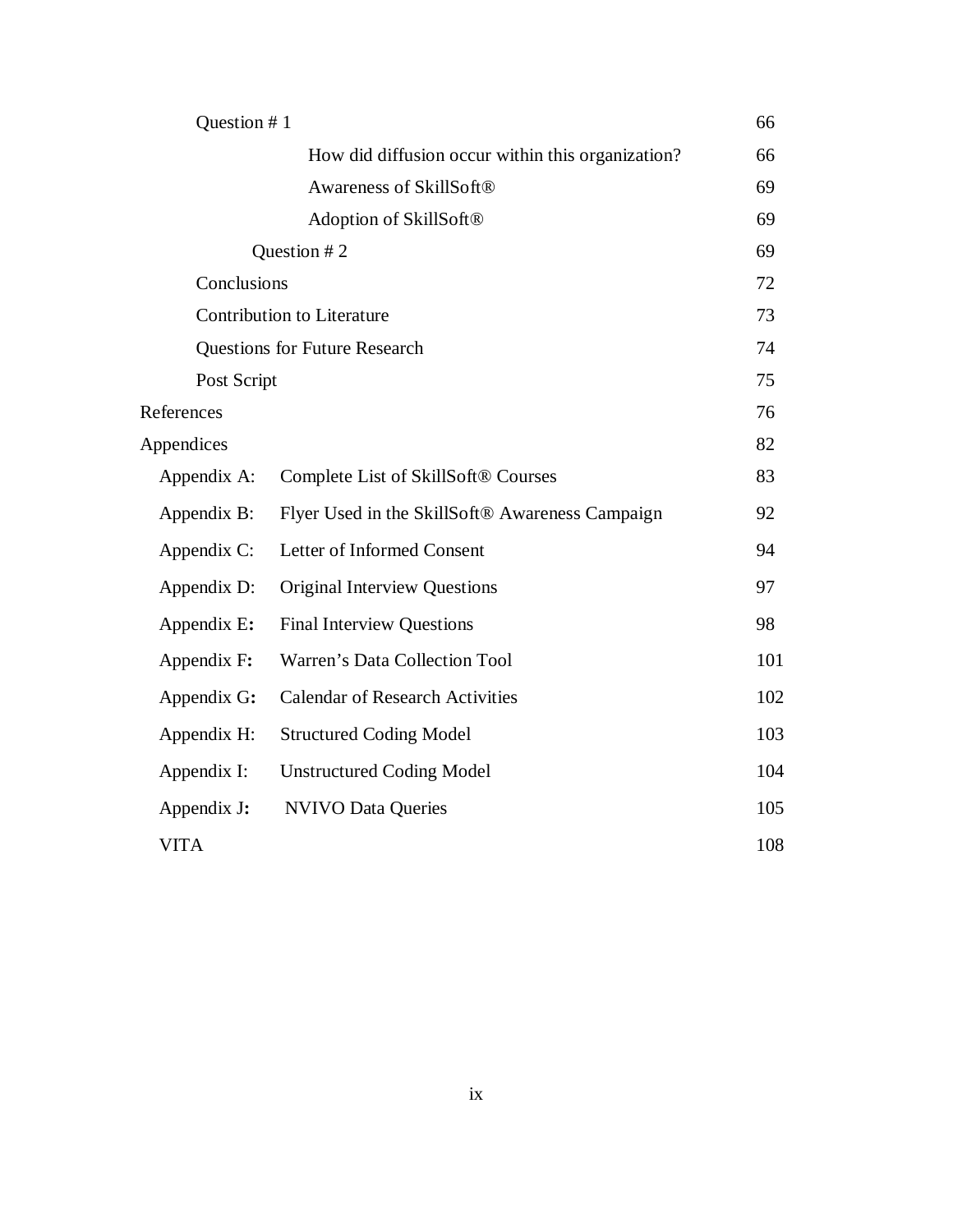| Table 1. Selection of Study Participants |  |
|------------------------------------------|--|
| Table 2. Categories of Interviews        |  |